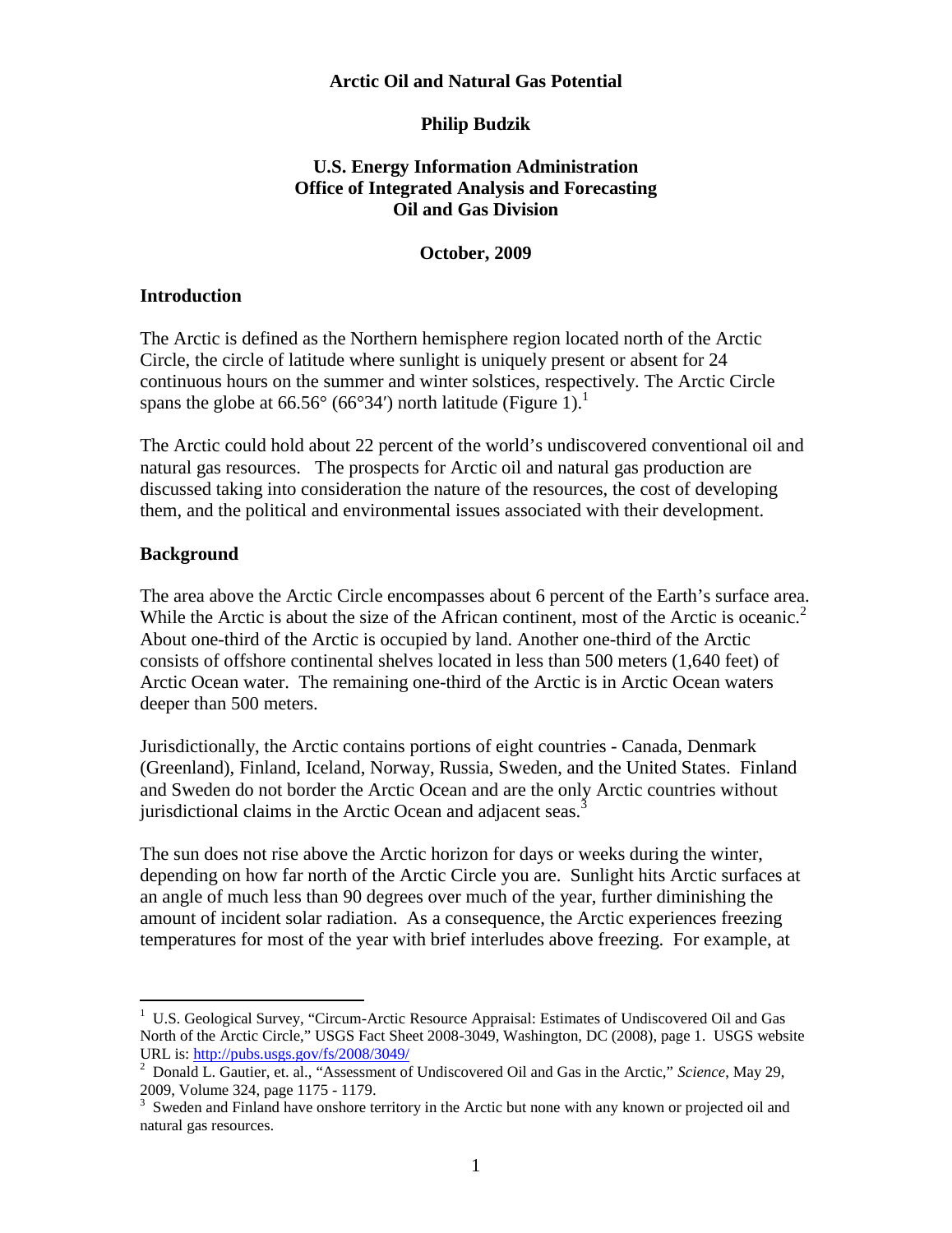Prudhoe Bay, Alaska,<sup>4</sup> winter temperatures can fall below –50 °F (–45 °C), while July temperatures range between 37 and 54 °F (3 to 12 °C) (Appendix A). The central Arctic Ocean is ice-covered year-round, and snow and ice are present on land for most of the year.<sup>5</sup>

The cold Arctic air inhibits evaporation so little precipitation occurs, with much of the Arctic having an average annual precipitation rate of 100 mm (4 inches) or less,<sup>6</sup> mostly in the form of snow.



**FIGURE 1 Region within the Arctic Circle (North America is to the left and Eurasia is to the right.)**

Source: National Geophysical Data Center, Marine Geology and Geophysics Division, website: <http://www.ngdc.noaa.gov/mgg/bathymetry/arctic/arctic.html>

5 National Snow and Ice Data Center website at: [http://nsidc.org/arcticmet/basics/arctic\\_definition.html](http://nsidc.org/arcticmet/basics/arctic_definition.html)

<sup>4</sup> Latitude: 70.2552778 (70-15'19'' N) and Longitude: -148.3372222 (148-20'14'' W); source: [http://www.lat-long.com/Latitude-Longitude-1408327-Alaska-Prudhoe\\_Bay.html](http://www.lat-long.com/Latitude-Longitude-1408327-Alaska-Prudhoe_Bay.html)

<sup>&</sup>lt;sup>6</sup> Arctic Council, "Arctic Climate Impact Assessment," Cambridge University Press, 2005, page 10.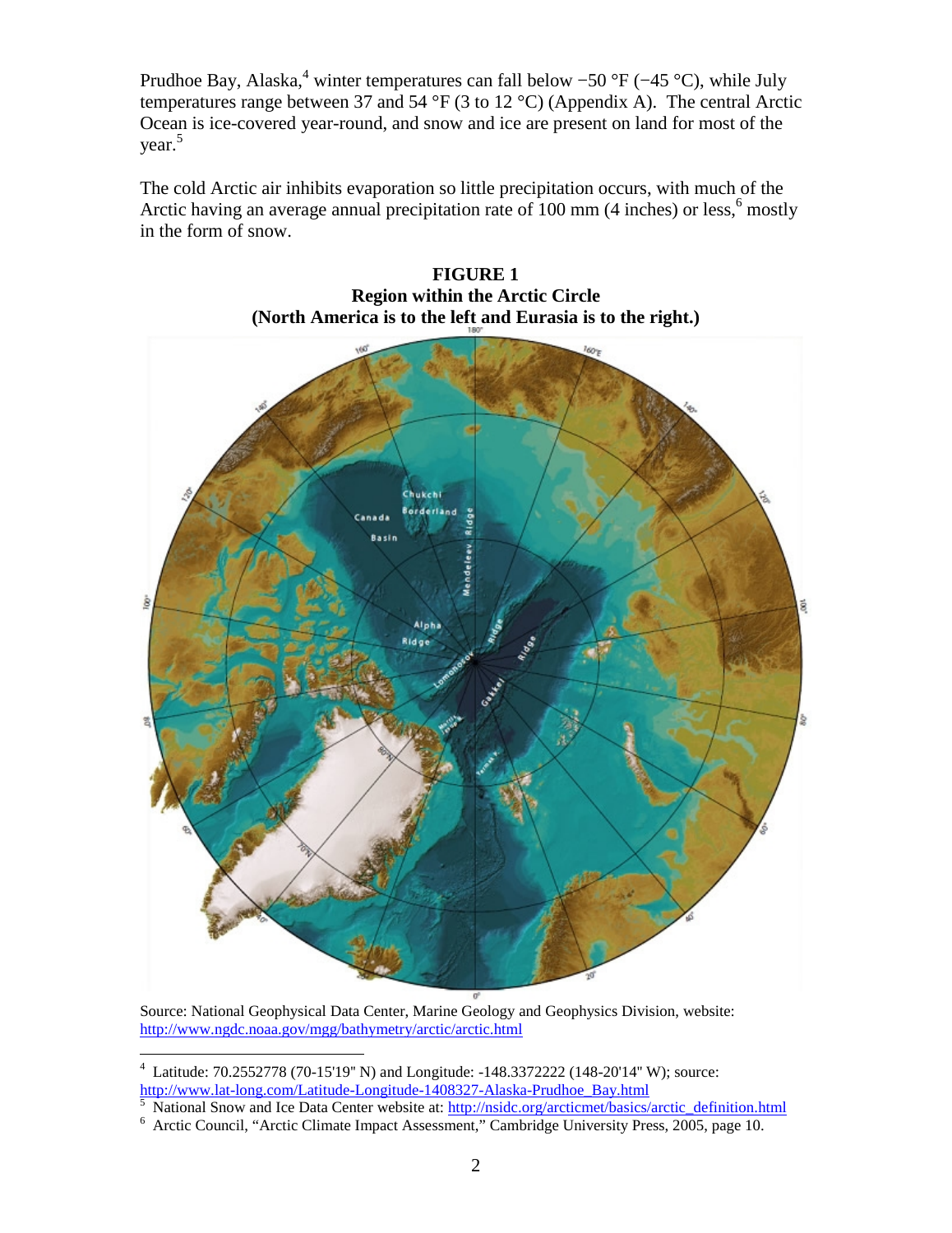Because limited sunlight, limited heat, and snow and ice are all unsupportive of plant and animal metabolism, biological activity is limited. Harsh weather and low biological fecundity has limited human activity in the Arctic. In 2000, about 3.5 million humans lived in the Arctic, $\frac{7}{1}$  mostly on lands bordering the Arctic Ocean.

"In the 20th century, immigration to the Arctic has increased dramatically, to the point where non-indigenous persons outnumber indigenous ones in many regions. The new immigrants have been drawn by the prospect of developing natural resources, from fishing to gold to oil, as well as by the search for new opportunities and escape from the perceived and real constraints of their home areas."<sup>8</sup>

### **Discovered Arctic Oil and Natural Gas Resources**

The best place to find oil and natural gas is where oil and natural gas have already been found. So the large, existing Arctic oil and natural gas fields are reviewed prior to the discussion of the undiscovered Arctic oil and natural gas resource base. In this review, "large" oil and natural gas fields are those that exceed 500 million barrels of oil equivalent of recoverable oil and natural gas.<sup>9</sup>

Large Arctic oil and natural gas fields are particularly crucial with respect to future oil and natural gas development because the cost of developing oil and natural gas fields in the Arctic is so high that large fields are initially necessary to pay for the infrastructure required to later develop the smaller oil and natural gas deposits. For example, the Prudhoe Bay Field with 13.6 billion barrels of recoverable oil<sup>10</sup> made the construction of the Alyeska Oil Pipeline<sup>11</sup> commercially viable. Without the Prudhoe Bay Field, it is unlikely that the smaller Alaska North Slope oil fields would have been developed.

Arctic infrastructure development is sufficiently expensive that many large Arctic fields remain undeveloped. For example, 35.4 trillion cubic feet<sup>12</sup> (6.3 billion barrels of oil equivalent) of the discovered Alaska North Slope natural gas resources remain unexploited due to the absence of transportation infrastructure. About two-thirds of this natural gas is in the Prudhoe Bay Field.

 $7$  Ibid. Table 1.1, page 14.

<sup>8</sup> Ibid. page 13.

<sup>&</sup>lt;sup>9</sup> The exact recovery of oil and natural gas from a field is not known with certainty until that field has been permanently abandoned. Actual recovery is often greater than the original estimate, as the producer learns how to apply technology to enhance recovery rates. Ultimate field recovery rates are also affected by oil and natural gas prices, with higher prices resulting in higher recovery rates. Consequently, the exact number of large discovered fields above the Arctic Circle can only be approximate. Large field data source: Petroleum Source to Reservoir, Giant Oil and Gas Fields database, Version 14, 2009, website address: <http://www.sourcetoreservoir.com/index.html>

<sup>&</sup>lt;sup>10</sup> Figure does not include natural gas. Source: Alaska Department of Natural Resource, Division of Oil & Gas, *Alaska Oil and Gas Report*, July 2007, Anchorage, Alaska, Table III.1(Oil and Gas Reserves), page 3- 2 and Table III.3 (Oil Production – Historic), page 3-5.

<sup>&</sup>lt;sup>11</sup> Also known as the TransAlaska Pipeline System (TAPS).

 $12$  Op. cit. Alaska Department of Natural Resources, Table III.1, page 3-2.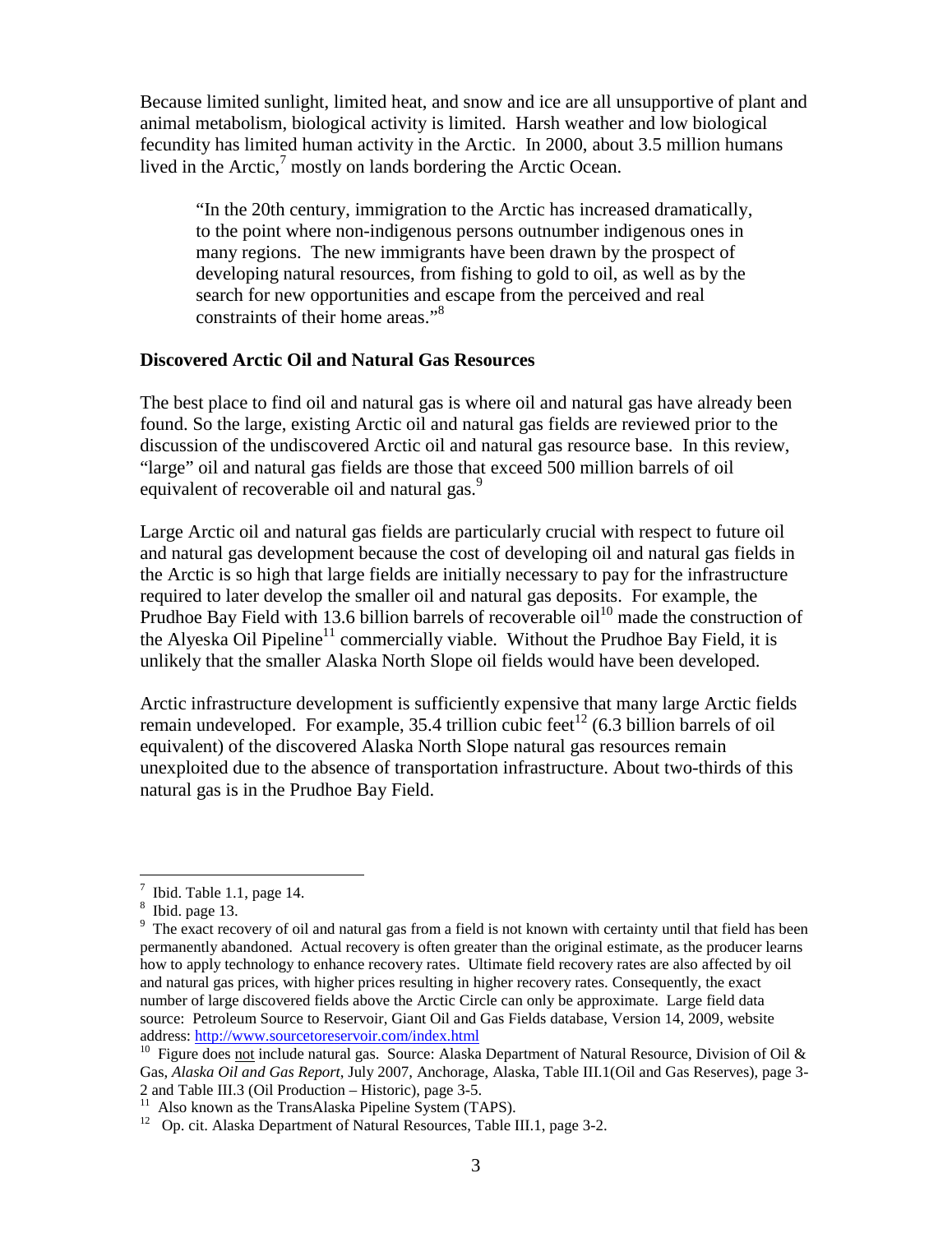Large Arctic oil and natural gas discoveries began in Russia with the discovery of the Tazovskoye<sup>13</sup> Field in 1962 and in the United States with the Alaskan Prudhoe Bay Field in 1967. Approximately 61 large oil and natural gas fields have been discovered within the Arctic Circle in Russia, Alaska, Canada's Northwest Territories, and Norway.<sup>14</sup> Fifteen of these 61 large Arctic fields have not yet gone into production; 11 are in Canada's Northwest Territories, 2 in Russia, and 2 in Arctic Alaska.

Forty-three of the 61 large Arctic fields are located in Russia. Thirty-five of these large Russian fields (33 natural gas and 2 oil) are located in the West Siberian Basin. <sup>15</sup> Of the eight remaining large Russian fields, five are in the Timan-Pechora Basin, two are in the South Barents Basin, and one is in the Ludlov Saddle.

Of the 18 large Arctic fields outside Russia, 6 are in Alaska, 11 are in Canada's Northwest Territories, and 1 is in Norway.

# **Arctic Undiscovered Technically Recoverable, Conventional Oil and Natural Gas Resources**

In 2008, the United States Geological Survey (USGS) released an assessment of Arctic undiscovered technically recoverable,  $^{16}$  conventional oil and natural gas resources.<sup>17</sup> The assessment excluded from consideration any sedimentary provinces that were less than 3 kilometers deep. Of the 33 Arctic provinces that surpassed this depth and that were evaluated by the USGS, 8 were not "quantitatively assessed" because they had less than a 10-percent probability of having an oil and/or natural gas deposit larger than 50 million barrels of oil equivalent in any of their assessment units.<sup>18</sup> The USGS therefore provided quantitative estimates of undiscovered oil and natural gas resources for 25 Arctic sedimentary provinces.

Because some of the sedimentary provinces evaluated by the USGS lay both above and below the Arctic Circle, the USGS apportioned the total resource base within those provinces into estimated resources above and below the Arctic Circle. Only the Arctic portion of each province's resource estimate is shown in Table 1.

 $13$  There are often multiple variations for the English spelling of foreign oil and natural gas fields.

<sup>&</sup>lt;sup>14</sup> This number is approximate because it depends on the latitude coordinates provided in the Giant Oil and Gas Fields database. The oil and natural gas fields' latitude in the database had to be greater than the 66.56° latitude to qualify as Arctic fields.

<sup>&</sup>lt;sup>15</sup> All sedimentary province names are those used by the United States Geological Survey.

<sup>&</sup>lt;sup>16</sup> Technically recoverable resources are resources that can be produced using current technology.

<sup>&</sup>lt;sup>17</sup> U.S. Geological Survey, "Circum-Arctic Resource Appraisal: Estimates of Undiscovered Oil and Gas North of the Arctic Circle," USGS Fact Sheet 2008-3049, Washington, DC (2008). The USGS is currently preparing a more extensive report regarding their Arctic assessment.

<sup>&</sup>lt;sup>18</sup> Source: Personal communication with Ronald R. Charpentier of the USGS on May 12, 2009. Seven of the eight provinces that were not quantitatively assessed have only one assessment unit. The Franklinian Shelf province has three separate assessment units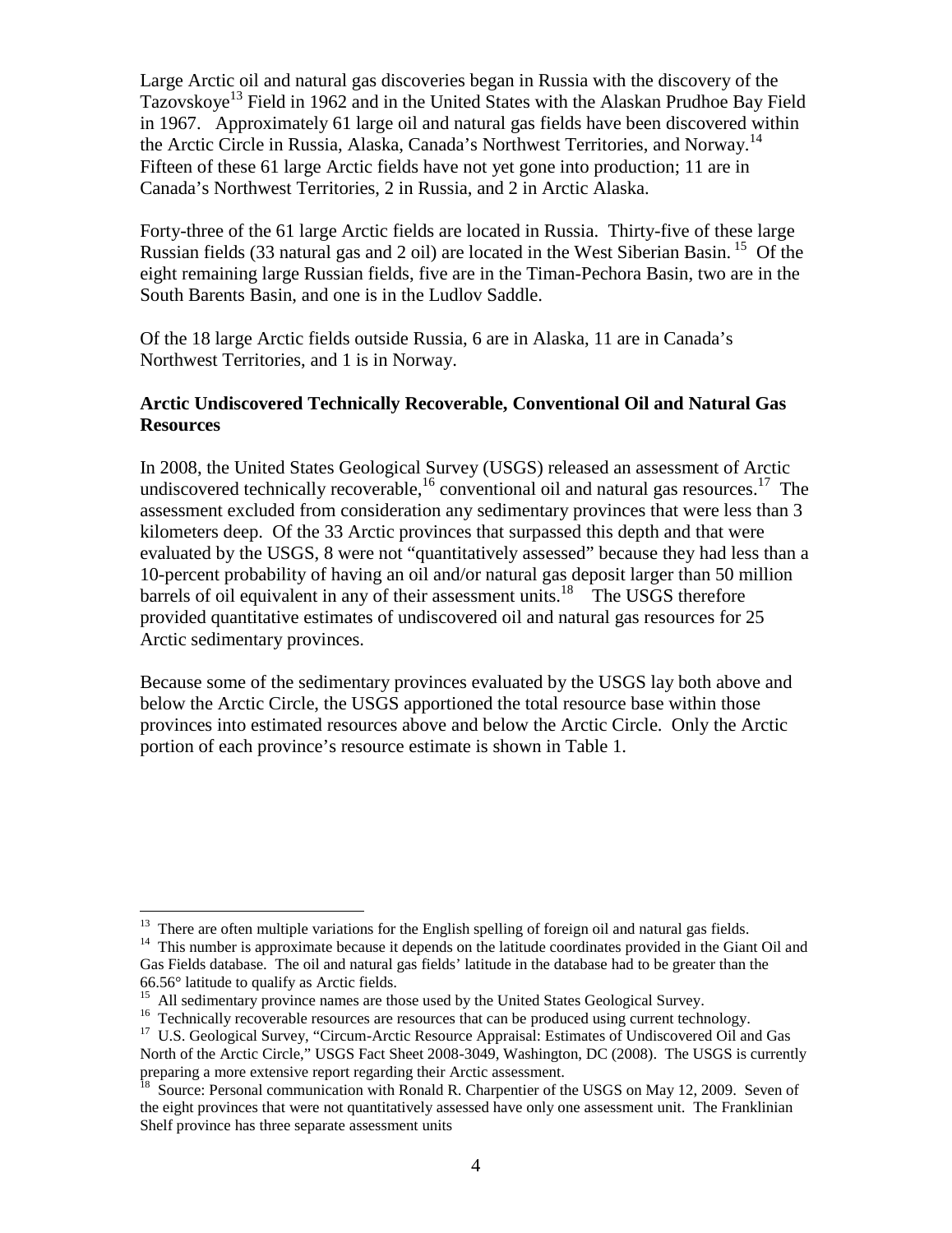# **TABLE 1**

# **Arctic Mean Estimated Undiscovered Technically Recoverable, Conventional Oil and Natural Gas Resources By Arctic Province, Ranked by Total Oil Equivalent Resources**

| $\mathbf{v}_j$ meath from $\mathbf{v}_j$ ranned $\mathbf{v}_j$<br><b>USGS Petroleum Province</b> | <b>Crude Oil</b> | Total On Equivalent Resources<br><b>Natural Gas</b> | <b>Natural Gas</b> | <b>Total</b> |
|--------------------------------------------------------------------------------------------------|------------------|-----------------------------------------------------|--------------------|--------------|
| <b>Name</b>                                                                                      | (billion         | (trillion                                           | Liquids 1/         | Resources,   |
|                                                                                                  | barrels)         | cubic feet)                                         | (billion           | Oil          |
|                                                                                                  |                  |                                                     | barrels)           | Equivalent   |
|                                                                                                  |                  |                                                     |                    | 2l           |
|                                                                                                  |                  |                                                     |                    | (billion     |
|                                                                                                  |                  |                                                     |                    | barrels)     |
| <b>West Siberian Basin</b>                                                                       | 3.66             | 651.50                                              | 20.33              | 132.57       |
| Arctic Alaska                                                                                    | 29.96            | 221.40                                              | 5.90               | 72.77        |
| East Barents Basin                                                                               | 7.41             | 317.56                                              | 1.42               | 61.76        |
| <b>East Greenland Rift Basins</b>                                                                | 8.90             | 86.18                                               | 8.12               | 31.39        |
| Yenisey-Khatanga Basin                                                                           | 5.58             | 99.96                                               | 2.68               | 24.92        |
| Amerasia Basin                                                                                   | 9.72             | 56.89                                               | 0.54               | 19.75        |
| <b>West Greenland-East</b>                                                                       | 7.27             | 51.82                                               | 1.15               | 17.06        |
| Canada                                                                                           |                  |                                                     |                    |              |
| Laptev Sea Shelf                                                                                 | 3.12             | 32.56                                               | 0.87               | 9.41         |
| Norwegian Margin                                                                                 | 1.44             | 32.28                                               | 0.50               | 7.32         |
| <b>Barents Platform</b>                                                                          | 2.06             | 26.22                                               | 0.28               | 6.70         |
| Eurasia Basin                                                                                    | 1.34             | 19.48                                               | 0.52               | 5.11         |
| North Kara Basins and                                                                            | 1.81             | 14.97                                               | 0.39               | 4.69         |
| Platforms                                                                                        |                  |                                                     |                    |              |
| Timan-Pechora Basin                                                                              | 1.67             | 9.06                                                | 0.20               | 3.38         |
| North Greenland Sheared                                                                          | 1.35             | 10.21                                               | 0.27               | 3.32         |
| Margin                                                                                           |                  |                                                     |                    |              |
| Lomonosov-Makarov                                                                                | 1.11             | 7.16                                                | 0.19               | 2.49         |
| Sverdrup Basin                                                                                   | 0.85             | 8.60                                                | 0.19               | 2.48         |
| Lena-Anabar Basin                                                                                | 1.91             | 2.11                                                | 0.06               | 2.32         |
| North Chukchi-Wrangel                                                                            | 0.09             | 6.07                                                | 0.11               | 1.20         |
| Foreland Basin                                                                                   |                  |                                                     |                    |              |
| Vilkitskii Basin                                                                                 | 0.10             | 5.74                                                | 0.10               | 1.16         |
| Northwest Laptev Sea Shelf                                                                       | 0.17             | 4.49                                                | 0.12               | 1.04         |
| Lena-Vilyui Basin                                                                                | 0.38             | 1.34                                                | 0.04               | 0.64         |
| Zyryanka Basin                                                                                   | 0.05             | 1.51                                                | 0.04               | 0.34         |
| East Siberian Sea Basin                                                                          | 0.02             | 0.62                                                | 0.01               | 0.13         |
| Hope Basin                                                                                       | 0.002            | 0.65                                                | 0.01               | 0.12         |
| Northwest Canadian Interior                                                                      |                  |                                                     |                    |              |
| <b>Basins</b>                                                                                    | 0.02             | 0.31                                                | 0.02               | 0.09         |
| <b>Total</b>                                                                                     | 89.98            | 1,668.66                                            | 44.06              | 412.16       |

Source: U.S. Geological Survey, "Circum-Arctic Resource Appraisal: Estimates of Undiscovered Oil and Gas North of the Arctic Circle," USGS Fact Sheet 2008-3049 Washington, DC (2008), Table 1, page 4. Note: The column totals do not equal the sum of the rows due to rounding. USGS website URL is: [http://pubs.usgs.gov/fs/2008/3049/.](http://pubs.usgs.gov/fs/2008/3049/) The relative location of these provinces is identified in Appendix B. 1/ Natural gas liquids are composed of ethane, propane, and butane.

2/ The USGS uses a natural gas to oil conversion factor in which 6 thousand cubic feet of natural gas equals 1 barrel of crude oil.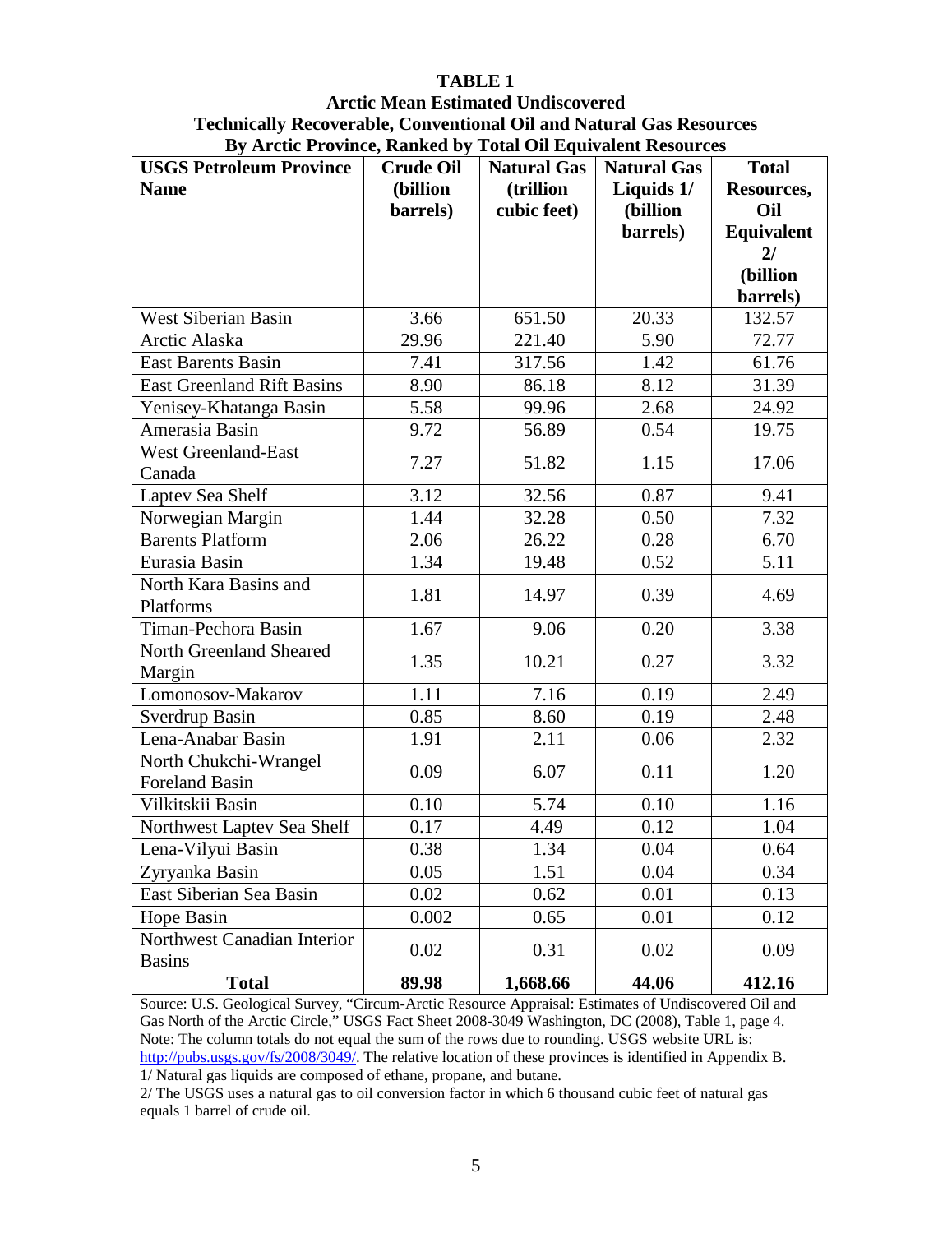The USGS Arctic assessment estimated a total oil and natural gas resource of 412 billion barrels of oil equivalent, with 78 percent of those resources expected to be natural gas and natural gas liquids (NGL). The composition of undiscovered Arctic hydrocarbons is largely determined by the West Siberian Basin and East Barents Basin, which hold 47 percent of the undiscovered Arctic resources, with 94 percent of those resources being natural gas and NGL.

According to the USGS mean estimate, the Arctic holds about 22 percent of the world's undiscovered conventional oil and natural gas resource base, about 30 percent of the world's undiscovered natural gas resources, about 13 percent of the world's undiscovered oil resources, and about 20 percent of the world NGL resources.<sup>19</sup>

The fact that the Arctic is particularly rich in natural gas and NGL may impede the exploitation of its resources, because the world's natural gas consumers live far from the Arctic and the long-distance transportation of natural gas and NGL is considerably more expensive than oil transportation due to the significantly lower energy density of these fuels relative to crude oil. Although the low energy density of natural gas and NGL can be offset by liquefaction or pressurization, transportation as liquefied natural gas (LNG) is particularly expensive due to the large capital costs required to build the liquefaction facilities and the LNG tankers.

While the Arctic is rich in undiscovered oil and natural gas resources, the resources are concentrated in just a few sedimentary provinces. Table 2 illustrates the Arctic's cumulative oil and natural gas resource concentration for those provinces with the largest share of the Arctic resource base. For example, the 3 largest Arctic provinces account for 65 percent of the total Arctic oil and natural gas resources, and the largest 10 oil and natural gas provinces account for 93 percent of the total. The remaining 15 provinces (out of 25 qualitatively evaluated provinces) are estimated to hold only 7 percent of the Arctic resource base.

| Arctic Crude Oil, Natural Gas, and Natural Gas Liquids Resource Concentration |                                                                                                                                  |  |  |  |
|-------------------------------------------------------------------------------|----------------------------------------------------------------------------------------------------------------------------------|--|--|--|
| for Provinces with the Greatest Share of Total Resources,                     |                                                                                                                                  |  |  |  |
| <b>Based on the USGS Mean Estimates</b>                                       |                                                                                                                                  |  |  |  |
|                                                                               | $\mathbf{r}$ . The set of $\mathbf{r}$ is the set of $\mathbf{r}$ is the $\mathbf{r}$ in $\mathbf{r}$ is the set of $\mathbf{r}$ |  |  |  |

**TABLE 2**

| <b>Largest Arctic Resource Provinces</b> | <b>Cumulative Percent of Total Arctic Oil,</b><br><b>Natural Gas, &amp; NGL Resources</b><br>(Percent) |
|------------------------------------------|--------------------------------------------------------------------------------------------------------|
| <b>Largest Resource Province</b>         | 32                                                                                                     |
| <b>Largest 2 Resource Provinces</b>      | 50                                                                                                     |
| Largest 3 Resource Provinces             | 65                                                                                                     |
| Largest 5 Resource Provinces             | 78                                                                                                     |
| Largest 10 Resource Provinces            | 93                                                                                                     |

Source: Table 1.

<sup>19</sup> USGS Newsroom release dated July 23, 2008. USGS website URL:

[http://www.usgs.gov/newsroom/article.asp?](http://www.usgs.gov/newsroom/article.asp)ID=1980&from=rss\_home. Figures do not include or consider world unconventional oil and natural gas resources, such as Rocky Mountain oil shale, Canadian oil sands, Venezuelan Orinoco heavy oil, etc. Inclusion of these unconventional resources would reduce the Arctic proportion of total world oil and natural gas resources.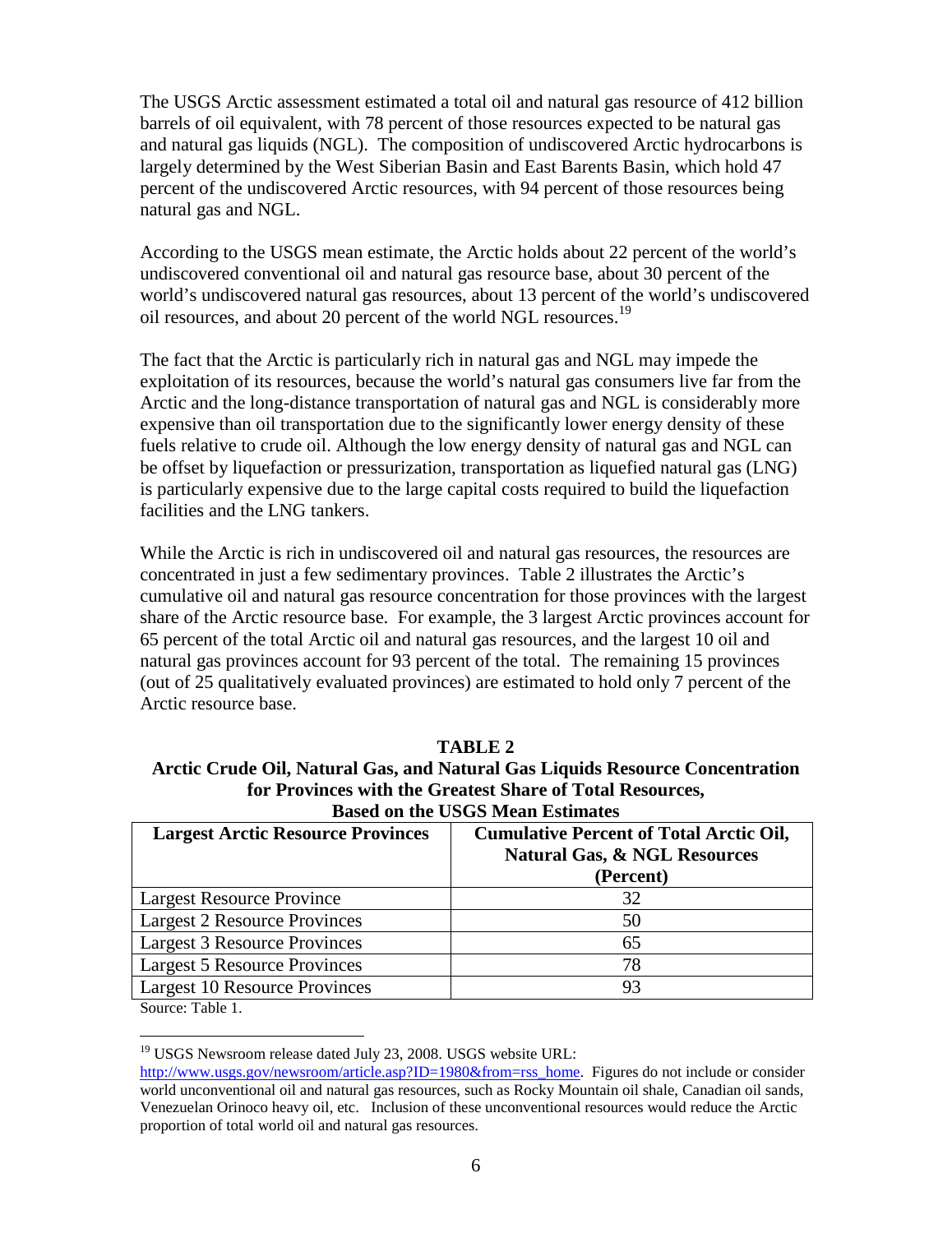Arctic oil and natural gas resources are not evenly distributed among the Eurasian and North American continents (Table 3). Eurasia is estimated to hold about 63 percent of the total Arctic resource base, while North America holds about 36 percent. The Eurasian resource base is predominantly natural gas and NGL, which account for about 88 percent of the total Eurasian resource base. The Eurasian West Siberia Basin and East Barents Basin account for 194.3 billion barrels of oil equivalent of undiscovered resources, which is 74 percent of the total Eurasian resource base.

| <b>TABLE 3</b>                                                        |  |  |  |  |
|-----------------------------------------------------------------------|--|--|--|--|
| <b>Regional Concentration of Arctic Oil and Natural Gas Resources</b> |  |  |  |  |
| <b>By Continental Land Mass,</b>                                      |  |  |  |  |
| Rased on the USCS Mean Estimates                                      |  |  |  |  |

| <b>Region</b>        | <b>Crude Oil</b> | <b>Natural Gas</b> | <b>Natural Gas</b> | <b>Total</b>          |
|----------------------|------------------|--------------------|--------------------|-----------------------|
|                      | (billion         | (trillion cubic    | Liquids            | <b>Resources, Oil</b> |
|                      | barrels)         | feet)              | (billion           | <b>Equivalent</b>     |
|                      |                  |                    | barrels)           | (billion bbl)         |
| <b>Eurasia</b>       | 30.70            | 1,219.39           | 27.55              | 261.49                |
| <b>North America</b> | 58.09            | 435.40             | 16.20              | 146.85                |
| <b>Indeterminate</b> | 1.20             | 13.87              | 0.31               | 3.82                  |
| <b>Total</b>         | 89.98            | 1,668.66           | 44.06              | 412.16                |
|                      |                  |                    |                    |                       |
| <b>Eurasia</b>       | 34.1 %           | 73.1 %             | 62.5 %             | 63.4 %                |
| <b>North America</b> | 64.6 %           | 26.1 %             | 36.8%              | 35.6 %                |
| Indeterminate        | 1.3 %            | 0.8%               | $0.7\%$            | $0.9\%$               |
| <b>Total</b>         | 100.0 %          | 100.0 %            | 100.0 %            | 100.0 %               |

Source: Table 1. The column totals might not equal the sum of the rows due to rounding. Indeterminate regions are those that could not conclusively be assigned to either continent; includes: Lomonosov-Makarov, Hope Basin, and North Chukchi-Wrangel Foreland Basin.

While the Eurasian side of the Arctic is more natural-gas-prone, the North American side is more oil-prone. The North American side of the Arctic is estimated to have about 65 percent of the undiscovered Arctic oil, but only 26 percent of the undiscovered Arctic natural gas.

The Arctic Alaska region is estimated to hold the largest undiscovered Arctic oil deposits, about 30 billion barrels. The second largest oil province in the Arctic is the Amerasia Basin, located just north of Canada, and estimated to have about 9.7 billion barrels of undiscovered oil. The third largest Arctic oil province is the East Greenland Rift, which is estimated to hold about 8.9 billion barrels of undiscovered oil. Collectively, these 3 North American provinces are expected to hold about 48.6 billion barrels of undiscovered oil, which is about 54 percent of the total undiscovered Arctic oil. Approximately 2.5 billion barrels of oil have already been discovered in large fields in both the Amerasia Basin and the Northwest Canadian Interior Basins that are not yet being produced.<sup>20</sup>

There is considerable uncertainty regarding undiscovered Arctic oil and natural gas resources. Table 4 illustrates the wide variation in oil and natural gas resource estimates for the 2 assessment units within the most prolific Arctic province, the West Siberian

<sup>&</sup>lt;sup>20</sup> Op. cit. Source to Reservoir.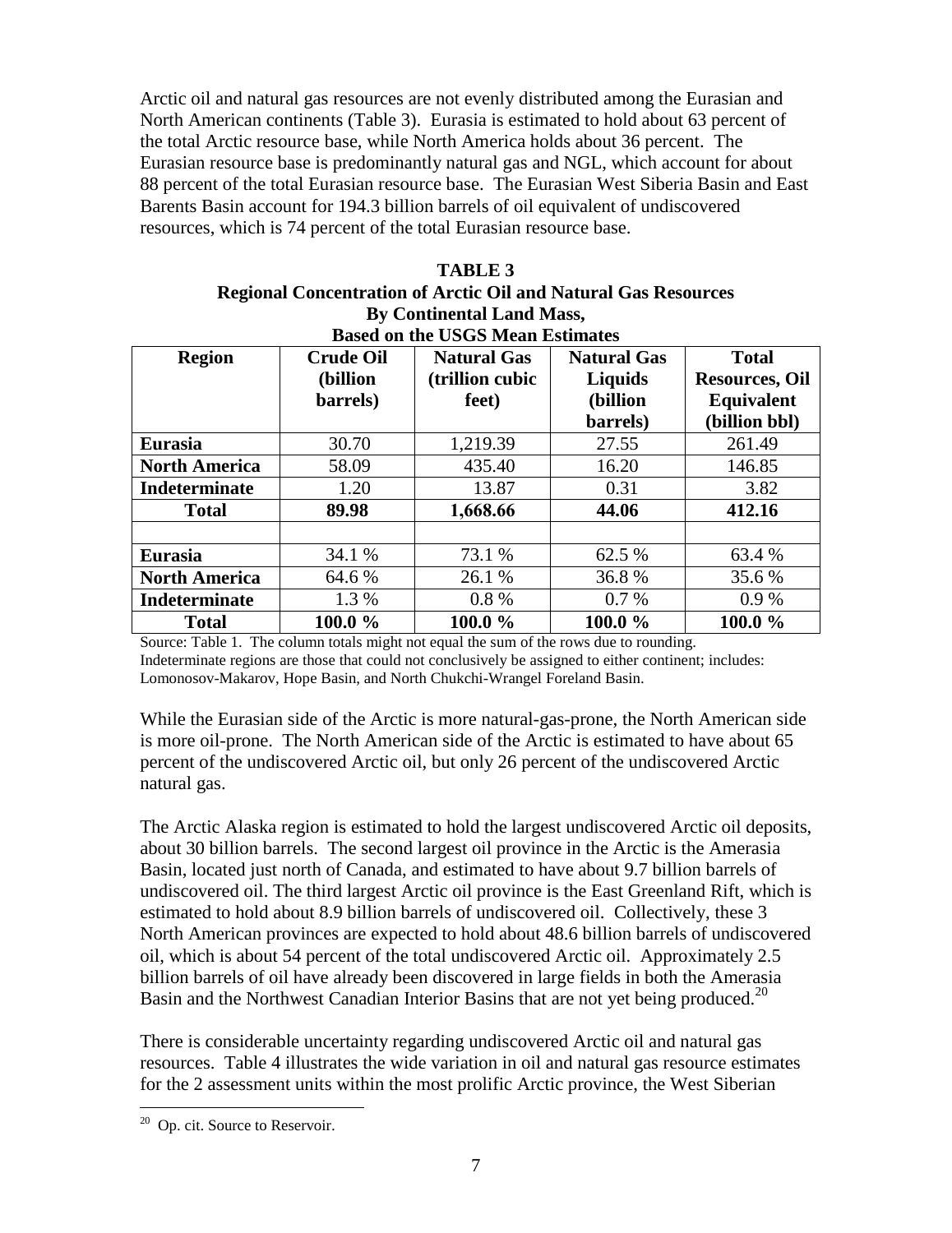Basin.<sup>21</sup> In both assessment units, the 95-percent probability estimates are about onefourth the mean estimate, while the 5-percent probability estimates are over twice the mean estimate and about 10 times greater than the 95-percent probability estimate.  $^{22}$ 

| For the Arctic Portion of the West Siberian Basin <sup>23</sup> |                          |                    |                    |  |  |
|-----------------------------------------------------------------|--------------------------|--------------------|--------------------|--|--|
| <b>Resource</b>                                                 | <b>Mean</b>              | 95-Percent         | 5-Percent          |  |  |
| Category                                                        | <b>Estimate</b>          | <b>Probability</b> | <b>Probability</b> |  |  |
|                                                                 |                          | <b>Estimate</b>    | <b>Estimate</b>    |  |  |
|                                                                 | <b>Assessment Unit 1</b> |                    |                    |  |  |
| Crude Oil (billion barrels)                                     | 1.15                     | 0.22               | 2.93               |  |  |
| Natural Gas (trillion cubic feet)                               | 29.28                    | 7.48               | 68.39              |  |  |
| Natural Gas Liquids (billion barrels)                           | 0.85                     | 0.22               | 1.98               |  |  |
|                                                                 | <b>Assessment Unit 2</b> |                    |                    |  |  |
| Crude Oil (billion barrels)                                     | 2.51                     | 0.57               | 6.02               |  |  |
| Natural Gas (trillion cubic feet)                               | 622.22                   | 157.86             | 1,409.29           |  |  |
| Natural Gas Liquids (billion barrels)                           | 19.48                    | 4.86               | 44.85              |  |  |

# **TABLE 4 USGS Assessment of the Oil and Natural Gas Resource Probability Distribution**

Note: The 95-percent and 5-percent probability figures cannot be arithmetically added, whereas the mean estimates can be added together. With respect to the 95-percent and 5-percent probabilities, the proper interpretation of these probability estimates is that they represent an "X" probability of finding "Y" **or greater** volume of undiscovered resources. For example, there is a 95 percent probability that the West Siberian Assessment Unit 1 will contain 0.22 billion barrels **or greater** of undiscovered oil resources.

Though there is considerable resource uncertainty, the allure of the Arctic is great because of the significant oil and natural gas deposits that have already been found and the large areas that have not yet been explored. For example, Cairn Energy  $PLC<sup>24</sup>$  notes that the sedimentary provinces offshore of West Greenland are three times larger in extent than the North Sea basin and yet only six oil and natural gas exploration wells have been drilled off of West Greenland.<sup>25</sup> Offshore West Greenland is particularly intriguing to Cairn Energy due to extensive offshore oil seeps, thick organic shale beds, and oil shows in prior drilling. The company currently plans to commence a West Greenland exploratory drilling program in 2011. Only as more wildcat exploration wells are drilled in the Arctic will the actual Arctic oil and natural gas resource base become apparent.

 $21$  Ibid.

<sup>&</sup>lt;sup>22</sup> From the perspective of mathematical probability and statistics, the resource probability distribution is skewed, such that the median value is less than the mean value.<br><sup>23</sup> Donald L. Cantine is less than the mean value.

<sup>23</sup> Donald L. Gautier, et. al., "Assessment of Undiscovered Oil and Gas in the Arctic," *Science*, May 29, 2009, Volume 324, page 1175 - 1179. Specific numbers came from the Excel spreadsheet file associated with the *Science* article, labeled as: "1169467TableS1s.xls".

<sup>&</sup>lt;sup>24</sup> Cairn Energy PLC is headquartered in Edinburgh, Scotland.

<sup>&</sup>lt;sup>25</sup> Cairn Energy PLC presentation, "Oil, Deserts, and Ice: A Focus on Challenges and Rewards in India and Greenland," presented by Dr. Michael Watts at the Scottish Oil Club on May 26, 2009, Slide 38. Available at: http://www.cairn-energy.plc.uk/downloads/ScottishOilClubwebopt.pdf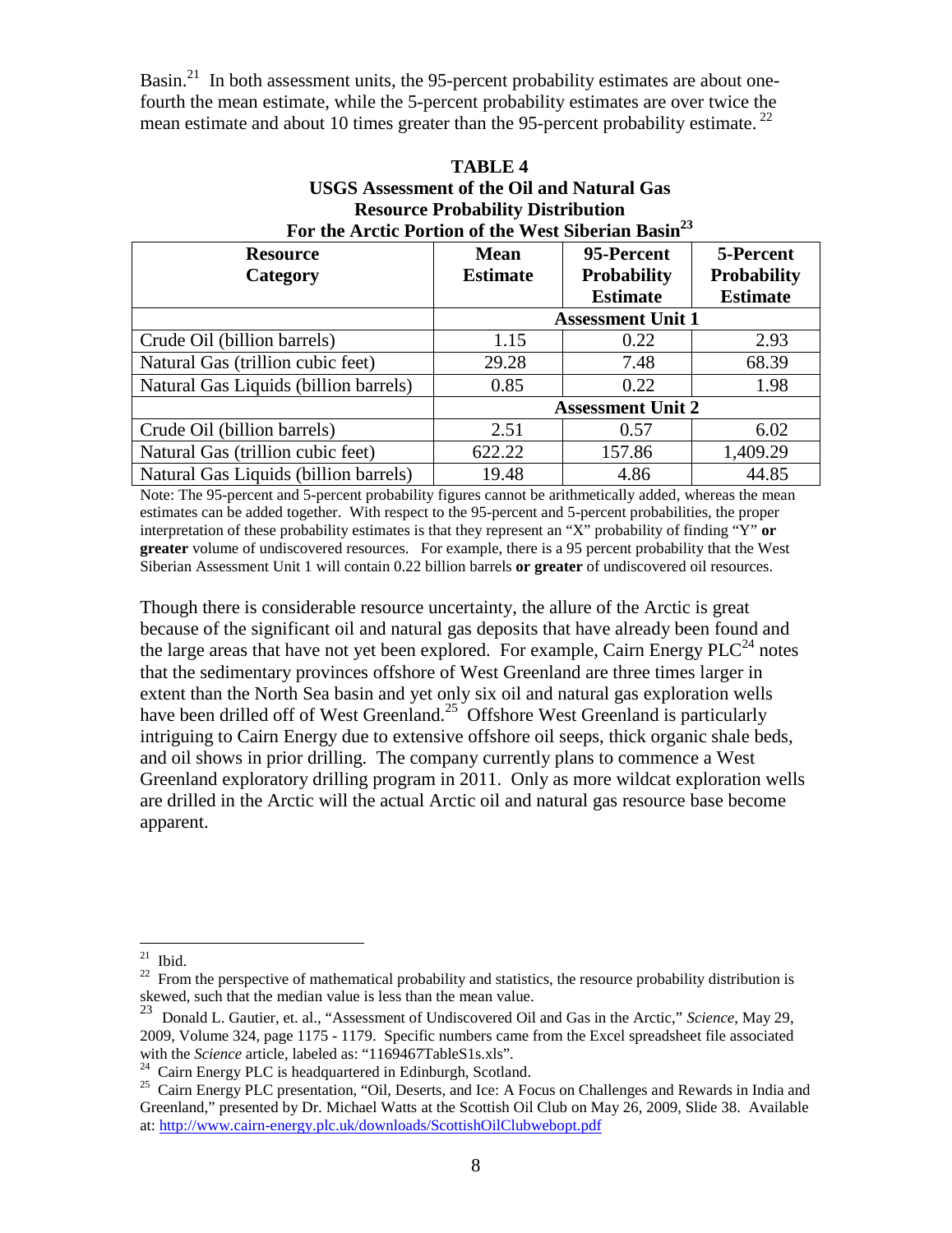# **Arctic Development Costs and Risks**

Even if the Arctic oil and natural gas resources eventually prove to be considerably greater than the USGS estimates, they will be expensive to develop. As noted earlier, 15 large Arctic oil and natural gas fields are awaiting development. Most were discovered in the 1970s and 1980s. Thirteen of the undeveloped fields are located in North America, where oil and natural gas field development is governed by market-based economics, with fields only being developed if and when they are expected to generate sufficient profits. Of the 17 large Arctic fields located in North America, only 3 have been sodeveloped, all located in Alaska, around the Prudhoe Bay Field complex.

In contrast, Russia's Arctic resources were predominantly developed under a Soviet command-and-control economy. Many of Russia's large producing Arctic fields might not have been commercially viable under market-based economics, when they were originally developed. 26

Finding large Arctic oil and natural gas deposits is difficult and expensive; developing them as commercially profitable ventures is even more challenging. Arctic oil and natural gas resource exploration and development are expensive because:

- Harsh winter weather requires that the equipment be specially designed to withstand the frigid temperatures
- On Arctic lands, poor soil conditions can require additional site preparation to prevent equipment and structures from sinking
- The marshy Arctic tundra can also preclude exploration activities during the warm months of the year
- In Arctic seas, the icepack can damage offshore facilities, while also hindering the shipment of personnel, materials, equipment, and oil for long time periods
- Long supply lines from the world's manufacturing centers require equipment redundancy and a larger inventory of spare parts to insure reliability
- Limited transportation access and long supply lines reduce the transportation options and increase transportation costs
- Higher wages and salaries are required to induce personnel to work in the isolated and inhospitable Arctic.

Economic studies involving onshore Alaska North Slope project development costs invoke a capital cost factor ranging from 1.5 to 2.0 relative to similar oil and natural gas projects undertaken in Texas.<sup>27</sup> The development of new Alaska North Slope fields near existing fields is economically benefited by the ability to use whatever infrastructure already exists, for example, roads, railroads, harbor facilities, air fields, electric power generation, and living quarters. Even so, Arctic oil and natural gas project costs and schedules can prove to be significantly greater than originally planned due to supply

<sup>&</sup>lt;sup>26</sup> The future development of Russia's Arctic resources in a market-based economy is greatly facilitated by the extensive Arctic oil and natural gas infrastructure that was built under the Soviet regime.

 $^{27}$  E.P. Robertson, Idaho National Engineering and Environmental Laboratory (Bechtel BWXT Idaho, LLC), "Options for Gas-To-Liquids Technology in Alaska," INEEL/EXT-99-01023, December 1999, page vii.; and Charles B. Thomas, et. al., Idaho National Engineering and Environmental Laboratory (Lockheed M[artin\), "Economics of Alaska North Slope Utilization Options," INEL](http://www.cairn-energy.plc.uk/downloads/ScottishOilClubwebopt.pdf)-96/0322, August 1996, page B-19.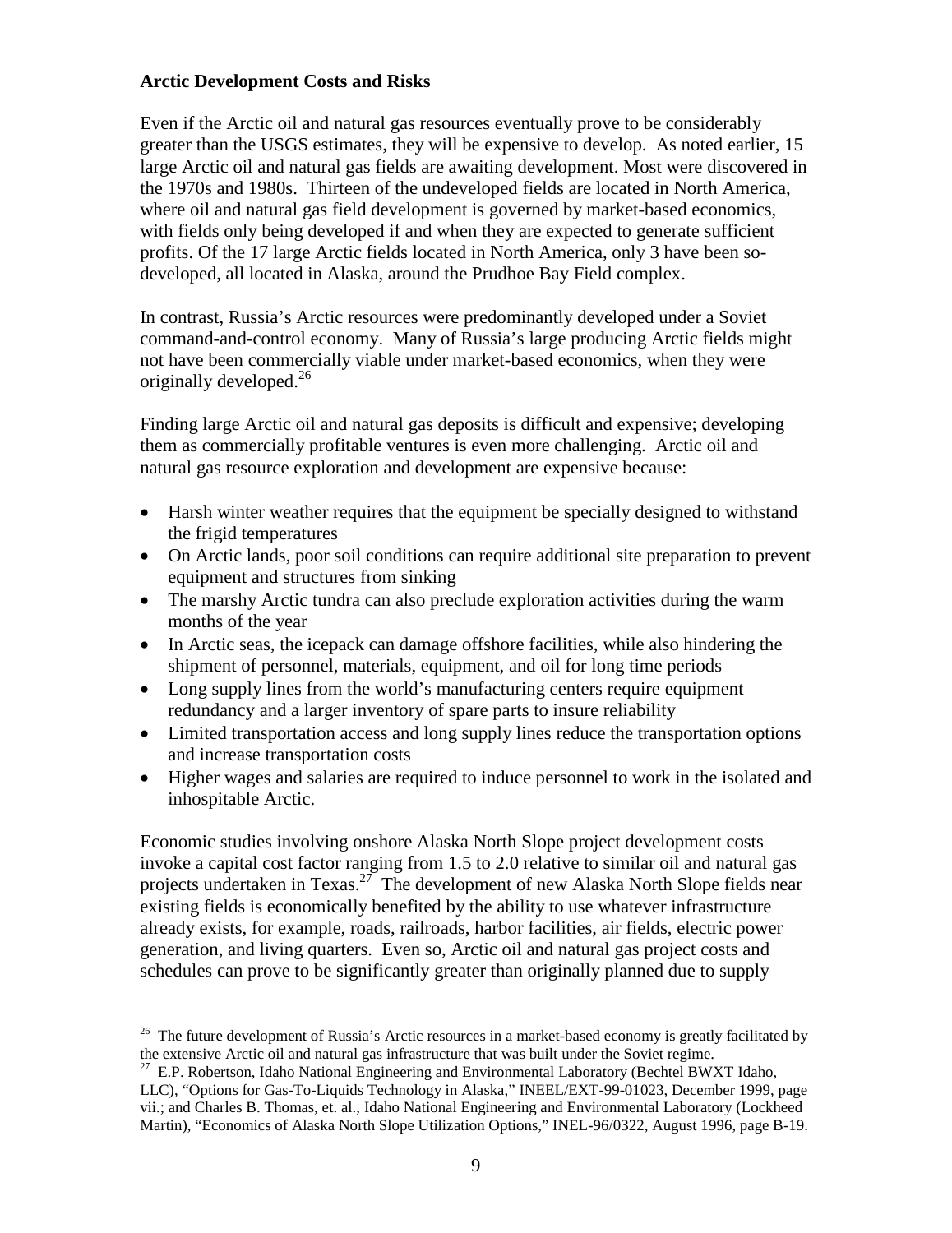chain delays, abnormal weather conditions, and court challenges emanating from environmental concerns.

As an example of supply chain difficulties, the multinational Italian-based petroleum company, Eni S.p.A. originally announced that the Nikaitchuq oil field on the Alaska North Slope would start production by year-end 2009<sup>28</sup> More recently, Eni announced that the field would not begin production until year-end 2010 partly because the company had missed the summer season opportunity to ocean barge the field's processing and operations modules to the North Slope from a Louisiana fabrication yard. Such supply chain delays increase project costs and reduces the rates of return as expensive equipment remains idle.

Abnormal weather can increase costs by hindering transportation and drilling activity. The early onset of warm weather on the Alaska North Slope during April of 2009 stranded equipment and precluded some exploration well drilling.<sup>29</sup> Similarly, a late onset of winter weather delays construction of the ice roads required to transport heavy equipment across the tundra.<sup>30</sup>

Court challenges stemming from environmental concerns can also increase Arctic project costs. Shell Oil has paid over \$2.2 billion since 2005 to secure Federal oil and natural gas development leases offshore of Alaska (Appendix C) and was planning to drill three wells in its Beaufort Sea leases during the summer of 2007. On July 19, 2007, those plans were suspended by the Ninth Circuit Court of Appeals in response to law suits, filed by the North Slope Borough and the Alaska Eskimo Whaling Commission, regarding the potential impact of Shell's offshore drilling on subsistence hunting and on the environment. $31$ 

As part of its 2007 Beaufort Sea exploration drilling program, Shell had reactivated and towed the Kulluk arctic drilling ship to the Beaufort Sea,  $32$  constructed the Nanuq, a 300foot, ice-strengthened oil-spill response vessel, and chartered the Arctic Endeavor, a 200 foot, 500,000-barrel, double-hulled tanker to hold any oil recovered from a spill.<sup>33</sup> In total, Shell Oil employed 24 vessels and hundreds of people just for the purpose of responding to an accidental offshore oil spill. Although public figures are not available, it would be reasonable to assume that Shell had also already spent hundreds of millions of dollars on its Beaufort Sea exploration program, in addition to the lease bonus payments. Shell currently hopes to begin its Beaufort Sea and Chukchi Sea drilling

<sup>28</sup> Eric Lidji, "Nikaitchuq oil in 2010," *Petroleum News*, Volume 14, Number 21, May 24, 2009, pages 1, 13.

<sup>&</sup>lt;sup>29</sup> Yereth Rosen, "Sudden Spring jolts Alaska's oil exploration," Thomson Reuters, June 3, 2009.

<sup>&</sup>lt;sup>30</sup> The movement of heavy equipment in the Arctic to drilling locations is usually confined to the winter months when the tundra is frozen. During the rest of the year, the tundra is too marshy and boggy to permit the off-road transportation of heavy equipment.

<sup>&</sup>lt;sup>31</sup> Alan Bailey, "9<sup>th</sup> Circuit suspends Shell's Beaufort Sea drilling program," *Petroleum News*, Volume 12, Number 30, July 29, 2007, pages 1, 15.

<sup>32</sup> Alan Bailey, "Shell wells still possible," *Petroleum News*, Volume 12, Number 37, September 16, 2007, pages 1, 22.

<sup>33</sup> Alan Bailey, "Shell: Prepared for the worst," *Petroleum News*, Volume 12, Number 35, September 2, 2007, pages 9 - 11.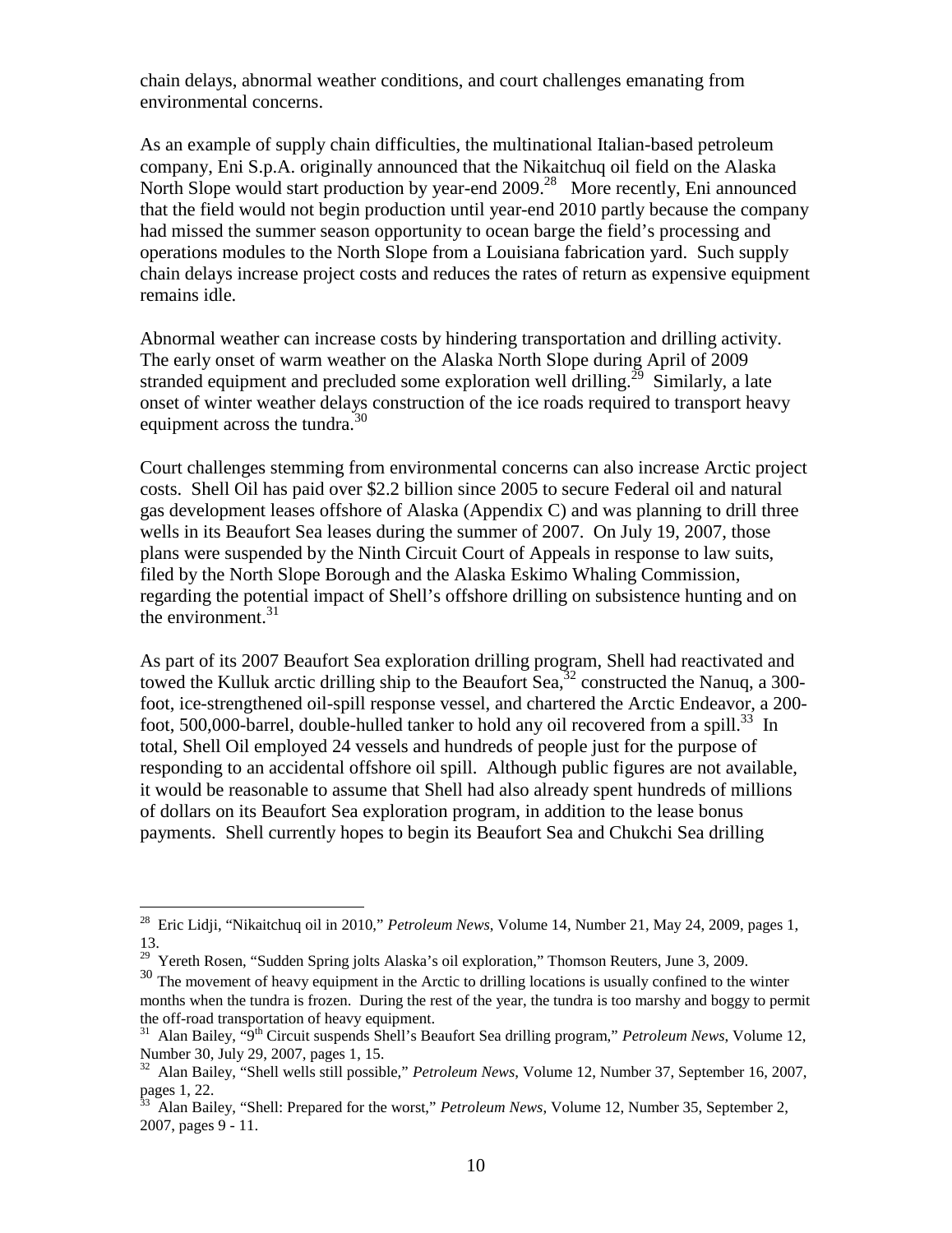program in 2010.<sup>34</sup> If these drilling plans come to fruition, the drilling program will have been delayed 3 years at a substantial cost.

The long lead-times required for Arctic projects also add considerable risk because the business environment can change dramatically between a project's initiation and completion dates. For example, oil and natural gas prices could be considerably lower when an Arctic project begins producing than was anticipated at the planning stage. Also, at a given level of capital investment, longer lead-times reduce the return on that investment, all else being equal. Arctic oil and natural gas projects can exacerbate this problem by requiring considerably larger investments than comparably productive projects pursued elsewhere in the world.

As the Shell and Eni experiences demonstrate, already long lead-times can become even longer. A Deutsche Bank (DB) analysis notes that development of the Russian Shtokman natural gas project in the Barents Sea could take 5 to 8 years from the initiation of substantial capital investment to full production.<sup>35</sup> The DB analysis notes that "With the technical and environmental complexities involved in the development, we see a high risk of delays and cost over-runs."<sup>36</sup>

The Arctic physical environment presents special challenges not experienced elsewhere in the world. Several oil and natural gas fields have been discovered on Russia's Yamal Peninsula but have not been developed because of the daunting physical challenges. As noted in a Cambridge Energy Research Associates report<sup>37</sup> on this matter:

"Intermittent permafrost becomes continuous, winds rise to a steady 40 m per second, wind-driven water up to 10 m deep covers the low-lying land several months of the year, and solid ground gives way to friable sand that offers little support to drill pads or to pipelines and other infrastructure. In winter, instead of soil there is a frozen mixture of one part sand to four parts of ice, shot through with salt. At greater depths one encounters cryopegs—liquid saltwater lenses that slide under pressure, further weakening the load-bearing capacity of the soil….The most difficult part is getting gas and liquids to market as well as getting equipment and materiel in."

Currently, Gazprom is considering the construction of a new railroad line and a new harbor to move men and material into the Yamal Peninsula. The requirement to undertake such expensive efforts as a precursor to actual development underscores the high cost of developing the Yamal Peninsula oil and natural gas fields.

Arctic operating costs are also increased by the ice-pack conditions that extend over much of the Arctic Ocean. The requirement for ice-resistant tankers and ice-breaker

<sup>34</sup> Kay Cashman, "Shell pushes drilling out to 2010, '11," *Petroleum News*, Volume 13, Number 52, December 28, 2008, page 3.

<sup>35</sup> Dave Thomas, et.al., "Shtokman – The big cod," Deutsche Bank Company Research, March 22, 2006, pages 14 – 16, 19.

 $36$  Ibid, page 19.

<sup>&</sup>lt;sup>37</sup> Cambridge Energy Research Associates, "Conquering Yamal," October, 2007, Cambridge, Massachusetts, page 14.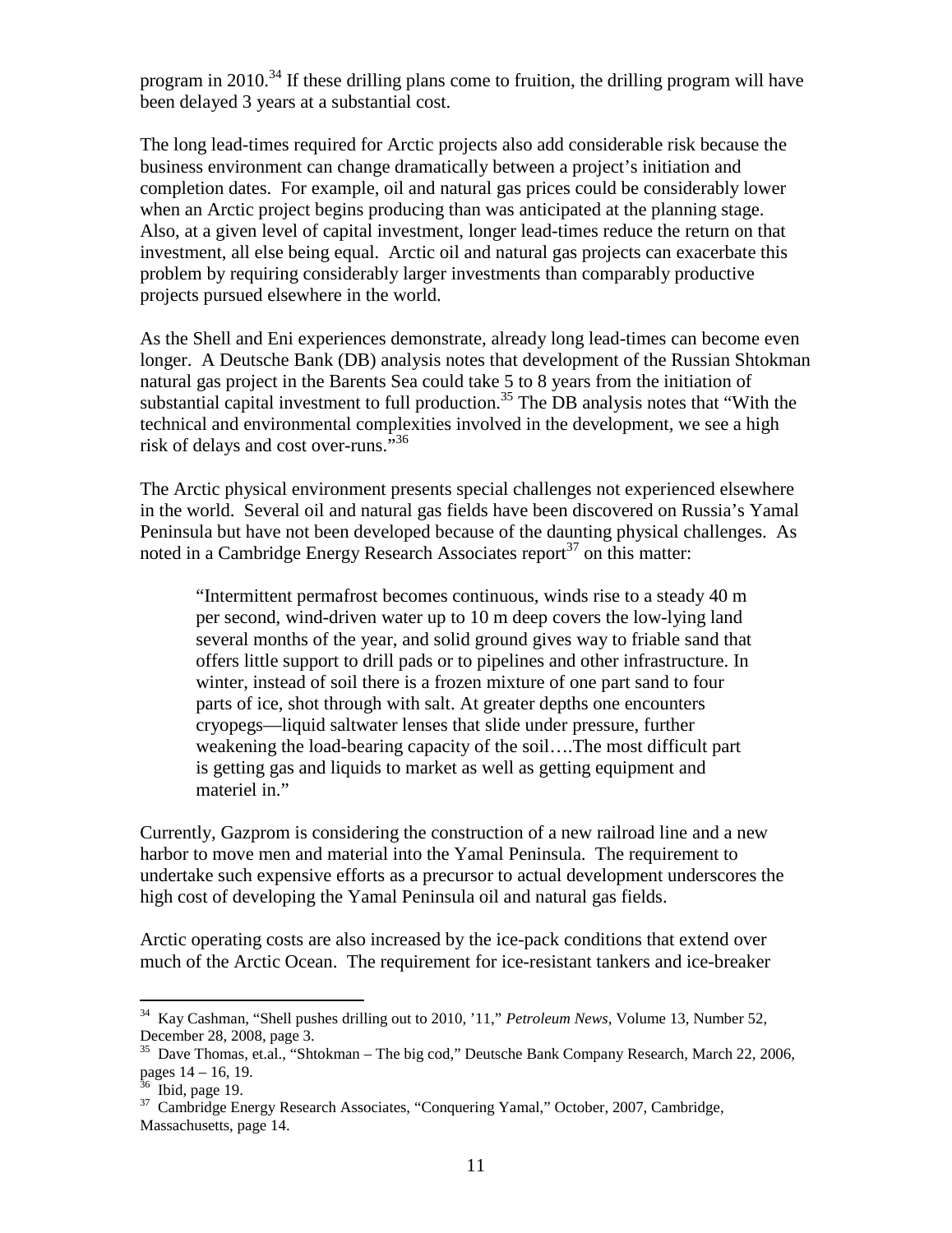escorts adds to the cost of transporting oil and natural gas through Arctic waters. To deal with the ice-pack. Russian companies use ice-resistant tankers in conjunction with icebreaker escorts to transport oil in Arctic waters throughout the year.<sup>38</sup> For example, Rosneft purchased 30,000 deadweight double-hulled, ice-reinforced shuttle tankers to transport oil to the Russian port of Arkhangelsk.<sup>39</sup> As of 2008, the Russian Arctic icebreaker fleet consisted of  $28$  ice-breakers.<sup>40</sup>

Additional costs might be imposed on future oil and natural gas development if a warming of the Arctic region melts the permafrost and turns currently firm soils into marshes and bogs. On the other hand, warmer Arctic temperatures would shrink the ocean icepack,<sup>41</sup> thereby facilitating and reducing the cost of water transportation and offshore drilling.

The high cost of doing business in the Arctic suggests that only the world's largest oil companies, most likely as partners in joint venture projects, have the financial, technical, and managerial strength to accomplish the costly, long-lead-time projects dictated by Arctic conditions.

## **Arctic Oil and Natural Gas Development Issues**

Arctic oil and natural gas development also faces political and environmental issues. Political issues stem from the overlapping and disputed claims of economic sovereignty. The environmental issues pertain to the preservation of animal and plant species unique to the Arctic, particularly tundra vegetation, caribou, polar bears, seals, whales, and other Arctic sea life.

### Arctic Economic Sovereignty Claims

Denmark, Canada, Norway, Russia, and the United States have overlapping economic sovereignty claims in Arctic waters. The existence of these offshore boundary disputes could forestall Arctic oil and natural gas resource development in areas where the sovereignty claims overlap.

Some of the competing claims stem from the fact that the 1982 United Nations Convention on the Law of the Sea (UNCLOS) permits countries to claim economic sovereignty as much as 350 nautical miles (403 U.S. statutory miles) beyond the point where the sea depth exceeds 2,500 meters  $(8,200 \text{ feet})$  of water.<sup>42</sup> The existence of extensive Arctic continental margins $43$  and numerous subsea ridges possibly related to those continental margins, permit the littoral nations to make competing claims for most Arctic waters (Figure 1).

<sup>38</sup> Sarah Hurst, "Varandey Arctic oil terminal starts up," *Petroleum News*, Volume 13, Number 25, June 22, 2008, page 10.

<sup>&</sup>lt;sup>39</sup> Norwegian Barents Secretariat, "Oil transport from the Russian part of the Barents Region, Status per January 2009," Kirkenes, Norway, 2009, page 50.

<sup>&</sup>lt;sup>40</sup> Ibid., Norwegian Barents Secretariat, page 31.

<sup>&</sup>lt;sup>41</sup> National Snow and Ice Data Center, "Arctic Sea Ice Down to Second-Lowest Extent; Likely Record-Low Volume," Boulder, Colorado, October 2, 2008.

<sup>&</sup>lt;sup>42</sup> Part VI, Article 76, at [http://www.un.org/Depts/los/convention\\_agreements/texts/unclos/unclos\\_e.pdf](http://www.un.org/Depts/los/convention_agreements/texts/unclos/unclos_e.pdf)

<sup>&</sup>lt;sup>43</sup> Defined in the UNCLOS, ANNEX II as being any water depth less than 200 meters (~656 feet).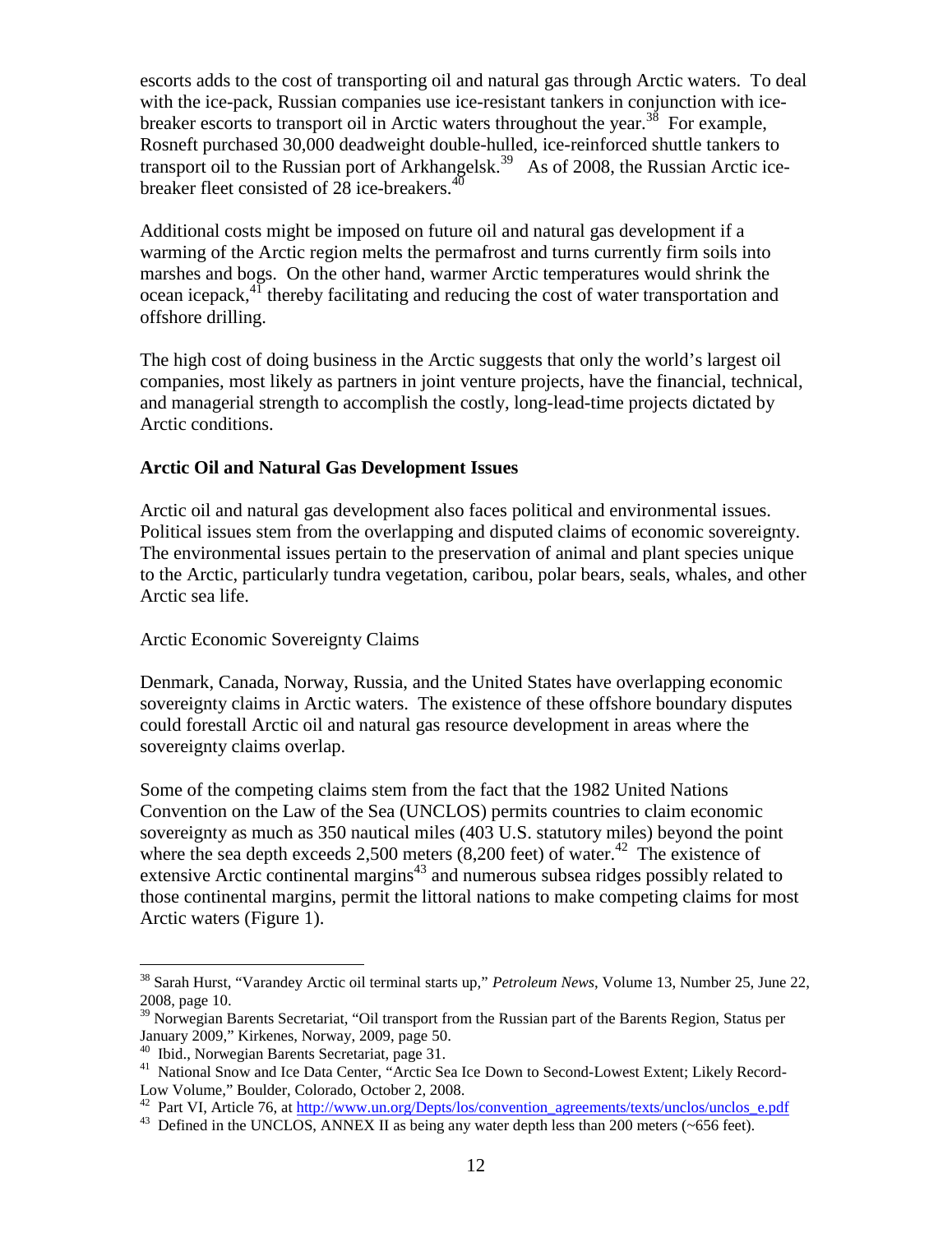Denmark, Norway, and Russia have made claims of economic sovereignty in Arctic waters under the auspices of the UNCLOS. Norway's recent territorial claims are separately located in the Barents Sea, the Norwegian Sea, and Arctic Ocean.<sup>44</sup> Russia's UNCLOS claims of economic sovereignty extend through much of the Arctic Ocean, based on the existence of the Lomonosov Ridge that extends from Russia's coast across the Arctic Ocean to Greenland.<sup>45</sup> Viewed in reverse, this situation makes Denmark a potential claimant to the same Arctic regions claimed by Russia.

Although the existence of the UNCLOS has increased the number of overlapping claims of economic sovereignty in Arctic waters, two pre-existing claims also remain unresolved.<sup>46</sup> One disputed offshore boundary exists in the Barents Sea between Norway and Russia. The other disputed offshore boundary exists between Canada and the United States in the Beaufort Sea.

Arctic Environmental Policies and Regulations

The extent to which environmental laws and regulations impact Arctic oil and natural gas development will depend on the specific laws and regulations of each nation having economic sovereignty over Arctic areas. However, the experience in the United States indicates that such policies can preclude the development of significant Arctic oil and natural gas resources.

In the Alaska Arctic, oil and natural gas development is banned within the Arctic National Wildlife Refuge (ANWR). ANWR is located on the northern coast of Alaska due east of Prudhoe Bay. ANWR was created by the Alaska National Interest Lands Conservation Act (ANILCA) in 1980. Section 1002 of ANILCA deferred a decision on the management of oil and natural gas exploration and development of 1.5 million acres of potentially productive lands in the coastal plain of ANWR. The coastal plain area represents about 8 percent of the total area of ANWR.

In 1998, the USGS estimated that between 5.7 and 16.0 billion barrels of technically recoverable oil are in the coastal plain area of ANWR, with a mean estimate of 10.4 billion barrels. These USGS resource estimates include State and Native lands in and adjacent to the Federal lands in ANWR.

Several legislative attempts have been made to open ANWR to oil and natural gas development, but none have been successful. The lack of support to open ANWR to oil and natural gas development comes from the concern that caribou migration and breeding could be detrimentally affected by ANWR oil and natural gas development and the concern that the ANWR is a unique, yet fragile wilderness that would be damaged by oil and natural gas development and production.

<sup>44</sup> Norwegian Petroleum Directorate, "Continental Shelf Submission of Norway," 2006, <http://www.regjeringen.no/upload/kilde/ud/prm/2006/0374/ddd/pdfv/299461-sokkel.pdf>

<sup>45</sup> Associated Press, "Russian Navy Staking Arctic Ocean Sea Bed," *Petroleum News*, Volume 12, Number 30, July 29, 2007, page 17.

<sup>&</sup>lt;sup>46</sup> International Boundaries Research Unit, "Maritime jurisdiction and boundaries in the Arctic region," Durham University, United Kingdom, August 15, 2008. http://www.dur.ac.uk/resources/ibru/arctic.pdf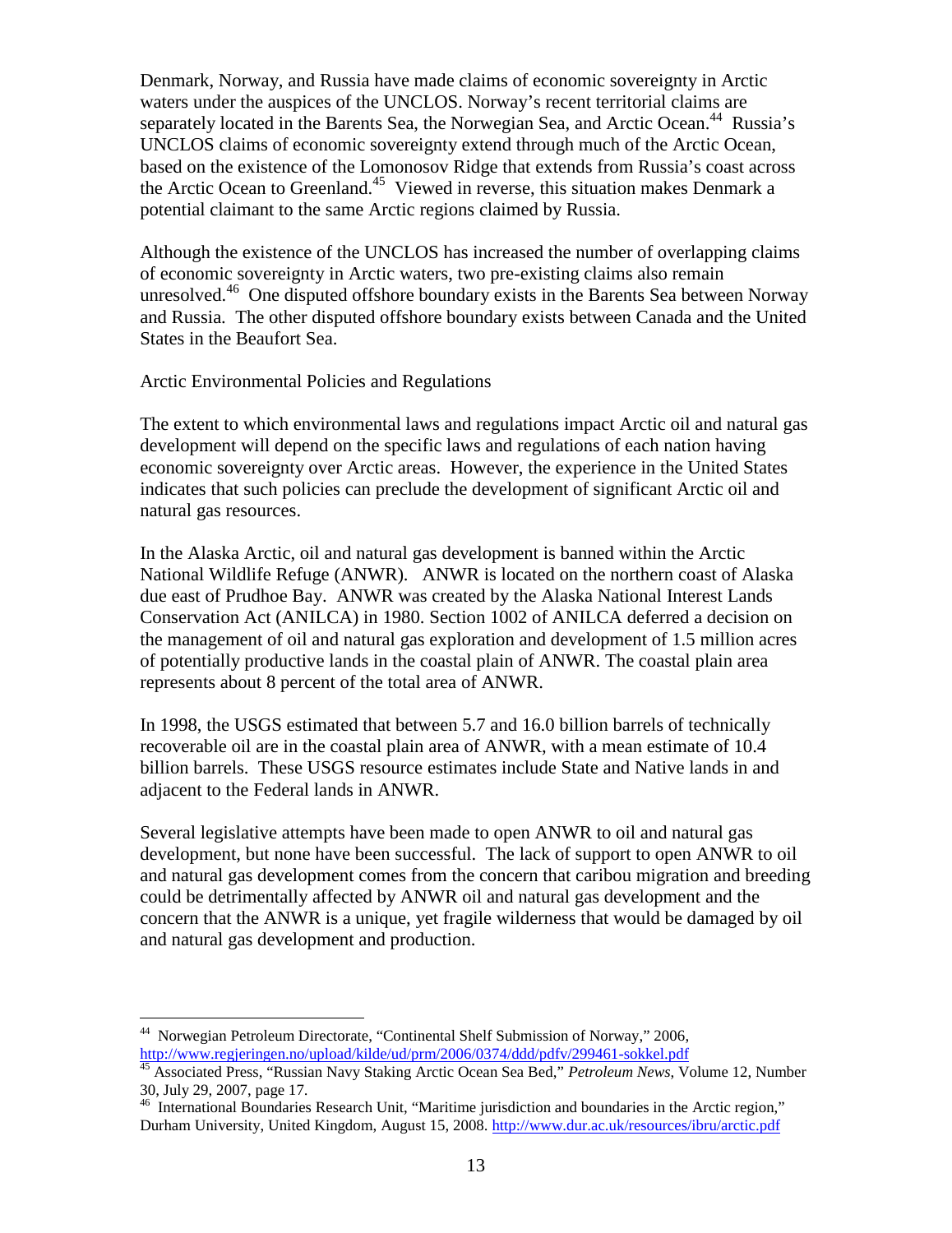Similarly, the environmental challenge to Shell's offshore drilling program was motivated by concern that noise and potential oil spills could be harmful to migratory whales and the Beaufort Sea ecosystem.

# **Conclusions**

The Arctic presents a "good news, bad news" situation for oil and natural gas development. The good news is that the Arctic holds about 22 percent of the world's undiscovered conventional oil and natural gas resources, based on the USGS mean estimate. The bad news is that: (1) the Arctic resource base is largely composed of natural gas and natural gas liquids, which are significantly more expensive to transport over long distances than oil; (2) the Arctic oil and natural gas resources will be considerably more expensive, risky, and take longer to develop than comparable deposits found elsewhere in the world; (3) unresolved Arctic sovereignty claims could preclude or substantially delay development of those oil and natural gas resources where economic sovereignty claims overlap; and (4) protecting the Arctic environment will be costly. The high cost and long lead-times of Arctic oil and natural gas development undercut the immediate importance of these sovereignty claims, while at the same time diminishing the economic incentive to develop these resources.

Given that the Arctic resource base is predominantly composed of natural gas and natural gas liquids, the importance of Arctic oil and natural gas resources is likely to be affected by the growing realization that shale beds in existing petroleum provinces around the world might be capable of producing 5,000 to 16,000 trillion cubic feet of natural gas.<sup>47</sup> This potentially large shale gas resource could significantly defer the future development of Arctic natural gas resources. Of course, there could be exceptions. Hypothetically, growing European demand for natural gas, the depletion of existing North Sea and Russian natural gas fields, and disappointing European shale gas exploration and development results could act as a strong incentive to develop Russia's Arctic natural gas resources in the West Siberian Basin and East Barents Basin.

Other aspects of the estimated Arctic oil and natural gas resource base are more neutral in character. For example, the fact that the expected undiscovered Arctic resource base is largely confined to a few sedimentary provinces might be more reflective of the fact that little, if any, oil and natural gas exploration drilling has been conducted in those provinces with low resource estimates. On the other hand, if the estimates for these unexplored and underexplored provinces prove correct, and they have little or no oil and natural gas, then the drive by nations to claim economic sovereignty over these offshore provinces would diminish.

The bottom line for Arctic oil and natural gas potential is that high costs, high risks, and lengthy lead-times can all serve to deter their development in preference to the development of less challenging oil and natural gas resources elsewhere in the world. Also, the less abundant Arctic oil resources will be more readily developed than the Arctic's natural gas resources. Thus, while the Arctic has the potential to be a more

<sup>47</sup> Barbara Shook and Leslie Palti, "Shale Gas Developed in U.S., Canada; Yet to be Exploited Worldwide," *Oil Daily*, April 7, 2009, page 4.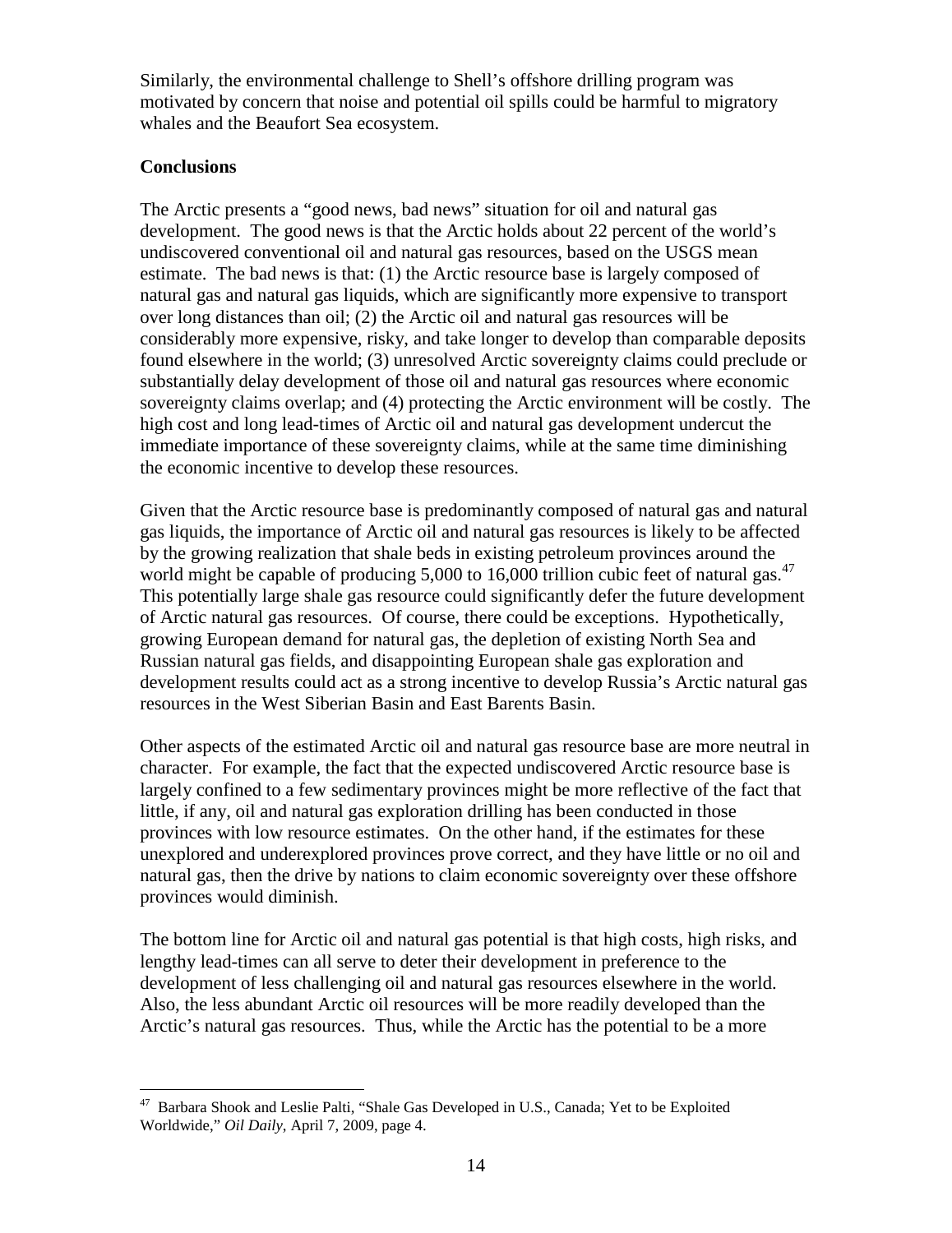important source of global oil and natural gas production sometime in the future; the timing of a significant expansion in Arctic production is difficult to predict.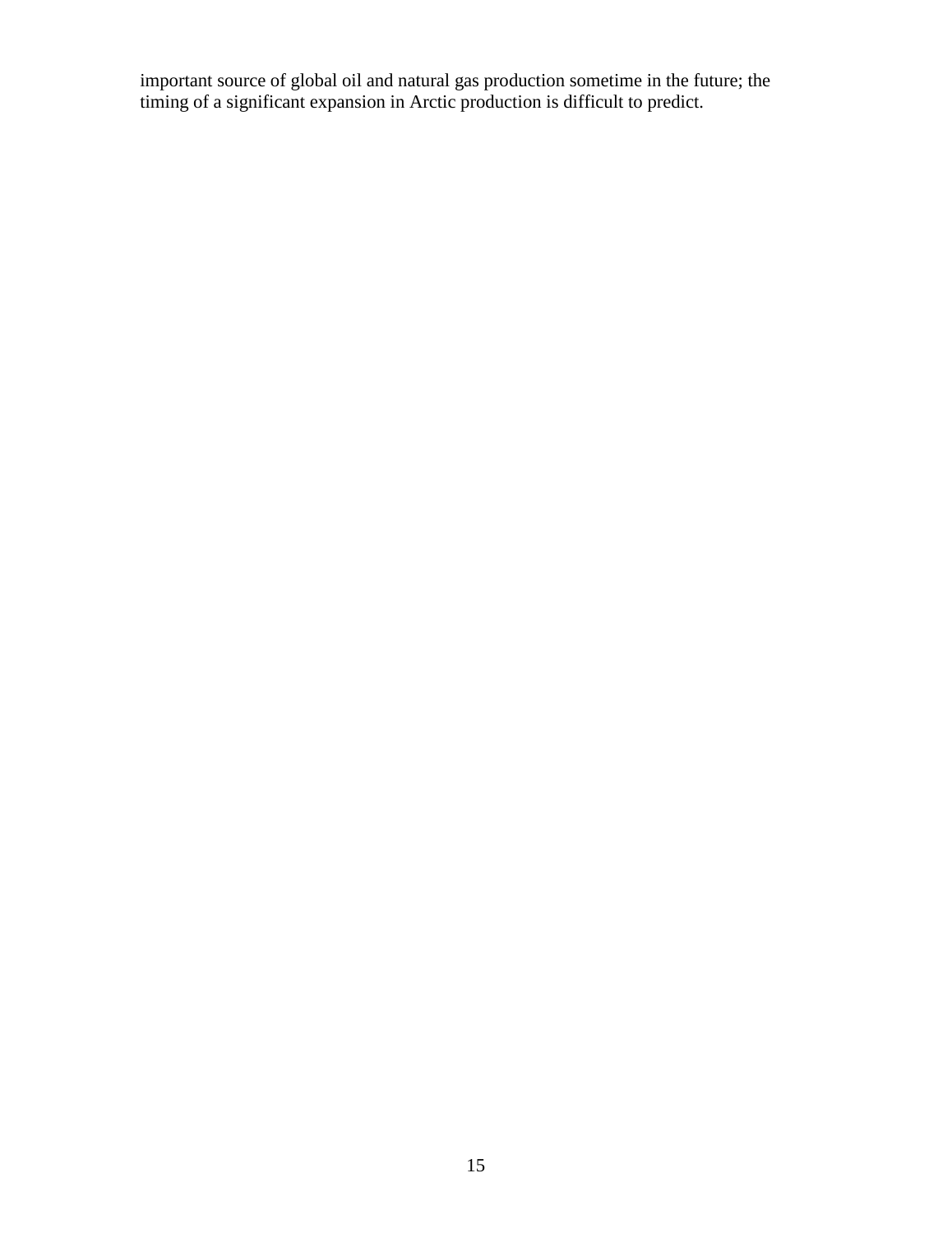| <u> 11 cather Comunitions at 11 duingt Day, Anasha</u> |                    |                      |                    |               |                       |                      |
|--------------------------------------------------------|--------------------|----------------------|--------------------|---------------|-----------------------|----------------------|
|                                                        | Average            | Average              | <b>Mean</b>        | Average       | <b>Record High</b>    | <b>Record Low</b>    |
|                                                        | High               | Low                  | <b>Temperature</b> | Precipitation | <b>Temperature</b>    | <b>Temperature</b>   |
|                                                        | <b>Temperature</b> | <b>Temperature</b>   |                    |               | (Year)                | (Year)               |
| <b>January</b>                                         | $-11^{\circ}F$     | $-23^{\circ}F$       | $-17^{\circ}F$     | $0.15$ in.    | $35^{\circ}F(1991)$   | $-62$ °F (1989)      |
| <b>February</b>                                        | $-13^{\circ}F$     | $-26^{\circ}F$       | $-20^{\circ}F$     | $0.13$ in.    | 39°F (1989)           | $-57^{\circ}F(1987)$ |
| <b>March</b>                                           | - $7^{\circ}F$     | $-22^{\circ}F$       | $-15^{\circ}F$     | $0.14$ in.    | 34°F (1998)           | $-54$ °F (1995)      |
| April                                                  | $7^{\circ}F$       | - $8^{\circ}F$       | $-1$ °F            | $0.10$ in.    | 43°F (1988)           | $-47$ °F (1986)      |
| <b>May</b>                                             | $27^{\circ}F$      | $16^{\circ}F$        | $22^{\circ}F$      | $0.08$ in.    | 55°F (1996)           | $-19^{\circ}F(1992)$ |
| June                                                   | $44^{\circ}F$      | $31^{\circ}F$        | $37^{\circ}F$      | $0.37$ in.    | 83°F (1991)           | 18°F (1997)          |
| July                                                   | $54^{\circ}F$      | $37^{\circ}F$        | $46^{\circ}F$      | $0.72$ in.    | 82°F (1994)           | $28^{\circ}F(1996)$  |
| <b>August</b>                                          | $51^{\circ}F$      | $36^{\circ}F$        | $44^{\circ}F$      | $0.95$ in.    | $80^{\circ}$ F (1994) | $23^{\circ}F(1996)$  |
| <b>September</b>                                       | $38^{\circ}F$      | $28^{\circ}F$        | $33^{\circ}F$      | $0.65$ in.    | $67^{\circ}F(1986)$   | $1^{\circ}F(1996)$   |
| <b>October</b>                                         | $21^{\circ}F$      | $10^{\circ}$ F       | $15^{\circ}F$      | $0.40$ in.    | 45°F (1991)           | $-30^{\circ}F(1996)$ |
| <b>November</b>                                        | $2^{\circ}F$       | $-10$ <sup>o</sup> F | $-4$ °F            | $0.14$ in.    | 39°F (1997)           | $-45^{\circ}F(1986)$ |
| <b>December</b>                                        | - $7^{\circ}F$     | $-19^{\circ}F$       | $-13^{\circ}F$     | $0.19$ in.    | 34°F (1998)           | $-47$ °F (1990)      |
| <b>Total</b>                                           |                    |                      |                    | $4.02$ in.    |                       |                      |

## **Appendix A Weather Conditions at Prudhoe Bay, Alaska**

Source: <http://www.weather.com/weather/wxclimatology/monthly/USAK0197>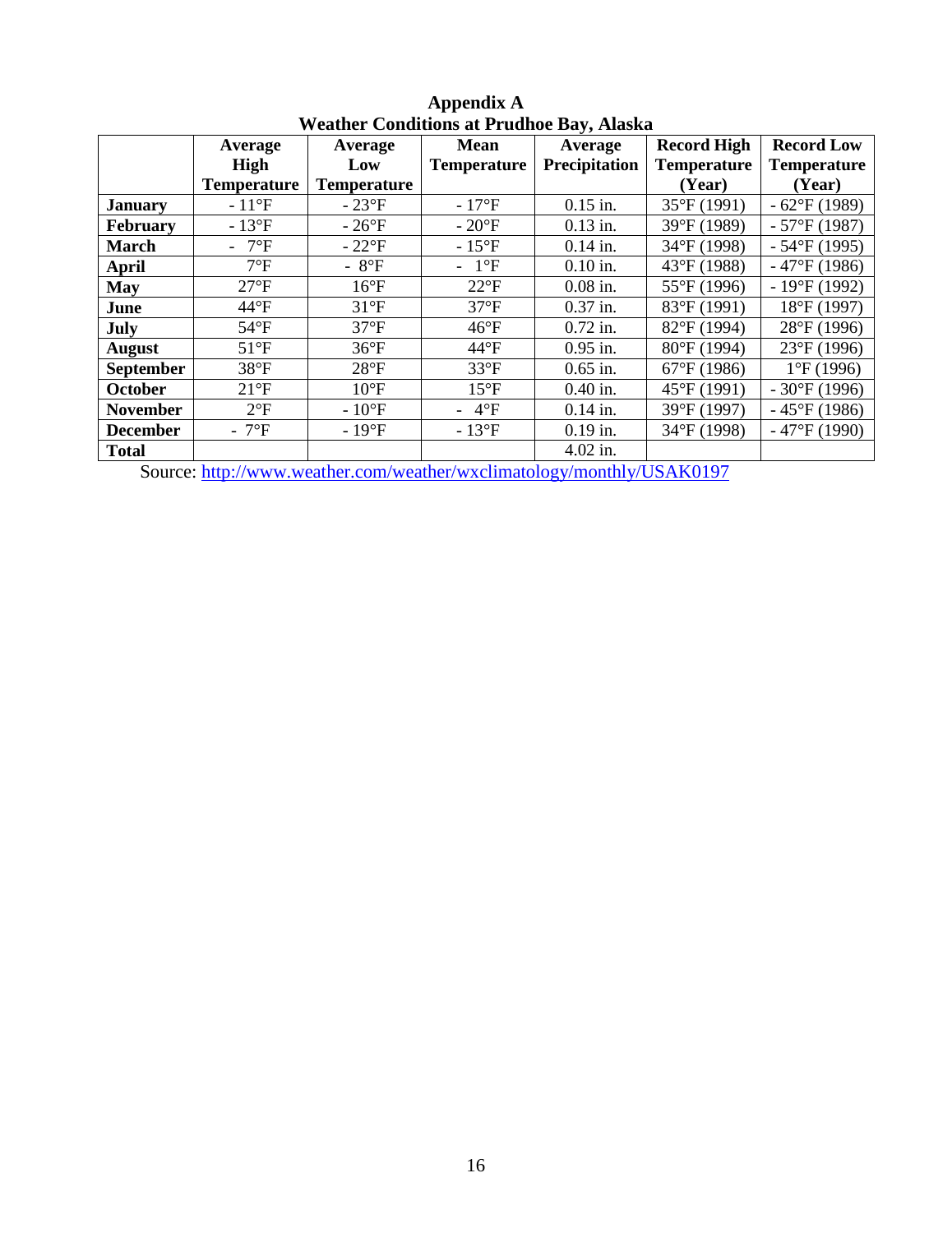# **Appendix B Location of U.S. Geological Survey Arctic Provinces Based on the Maps Shown in the USGS Arctic Assessment**

| <b>USGS Petroleum Province</b>                 | <b>Countries Located Nearest</b>       | <b>Onshore/Offshore</b>     |
|------------------------------------------------|----------------------------------------|-----------------------------|
| <b>Name</b>                                    | <b>To USGS Petroleum</b>               |                             |
|                                                | <b>Province</b>                        |                             |
| <b>West Siberian Basin</b>                     | Russia                                 | <b>Onshore and Offshore</b> |
| Arctic Alaska                                  | <b>United States</b>                   | <b>Onshore and Offshore</b> |
| <b>East Barents Basin</b>                      | Norway, Russia                         | Offshore                    |
| <b>East Greenland Rift Basins</b>              | Greenland (Denmark)                    | <b>Mostly Offshore</b>      |
| Yenisey-Khatanga Basin                         | Russia                                 | Onshore                     |
| Amerasia Basin                                 | Canada, United States                  | Offshore                    |
| West Greenland-East Canada                     | Canada, Greenland<br>(Denmark)         | Offshore                    |
| Laptev Sea Shelf                               | Russia                                 | <b>Mostly Offshore</b>      |
| Norwegian Margin                               | Norway                                 | Offshore                    |
| <b>Barents Platform</b>                        | Norway                                 | Offshore                    |
| Eurasia Basin                                  | Norway, Russia                         | Offshore                    |
| North Kara Basins and<br>Platforms             | Russia                                 | Offshore                    |
| Timan-Pechora Basin                            | Russia                                 | <b>Mostly Onshore</b>       |
| North Greenland Sheared<br>Margin              | Greenland (Denmark)                    | Offshore                    |
| Lomonosov-Makarov                              | Canada, Greenland<br>(Denmark), Russia | Offshore                    |
| Sverdrup Basin                                 | Canada                                 | <b>Onshore</b> and Offshore |
| Lena-Anabar Basin                              | Russia                                 | Onshore                     |
| North Chukchi-Wrangel<br><b>Foreland Basin</b> | Russia, United States                  | Offshore                    |
| Vilkitskii Basin                               | Russia                                 | Offshore                    |
| Northwest Laptev Sea Shelf                     | Russia                                 | Offshore                    |
| Lena-Vilyui Basin                              | Russia                                 | Onshore                     |
| Zyryanka Basin                                 | Russia                                 | Onshore                     |
| East Siberian Sea Basin                        | Russia                                 | Offshore                    |
| Hope Basin                                     | Russia, United States                  | Offshore                    |
| Northwest Canadian Interior<br><b>Basins</b>   | Canada                                 | Onshore                     |

Note: The designation of the closest country or countries does not imply territorial or economic sovereignty by these countries over the petroleum province associated with them. Source: Op.cit. USGS, "Circum-Arctic Resource Appraisal: Estimates of Undiscovered Oil and Gas North of the Arctic Circle"